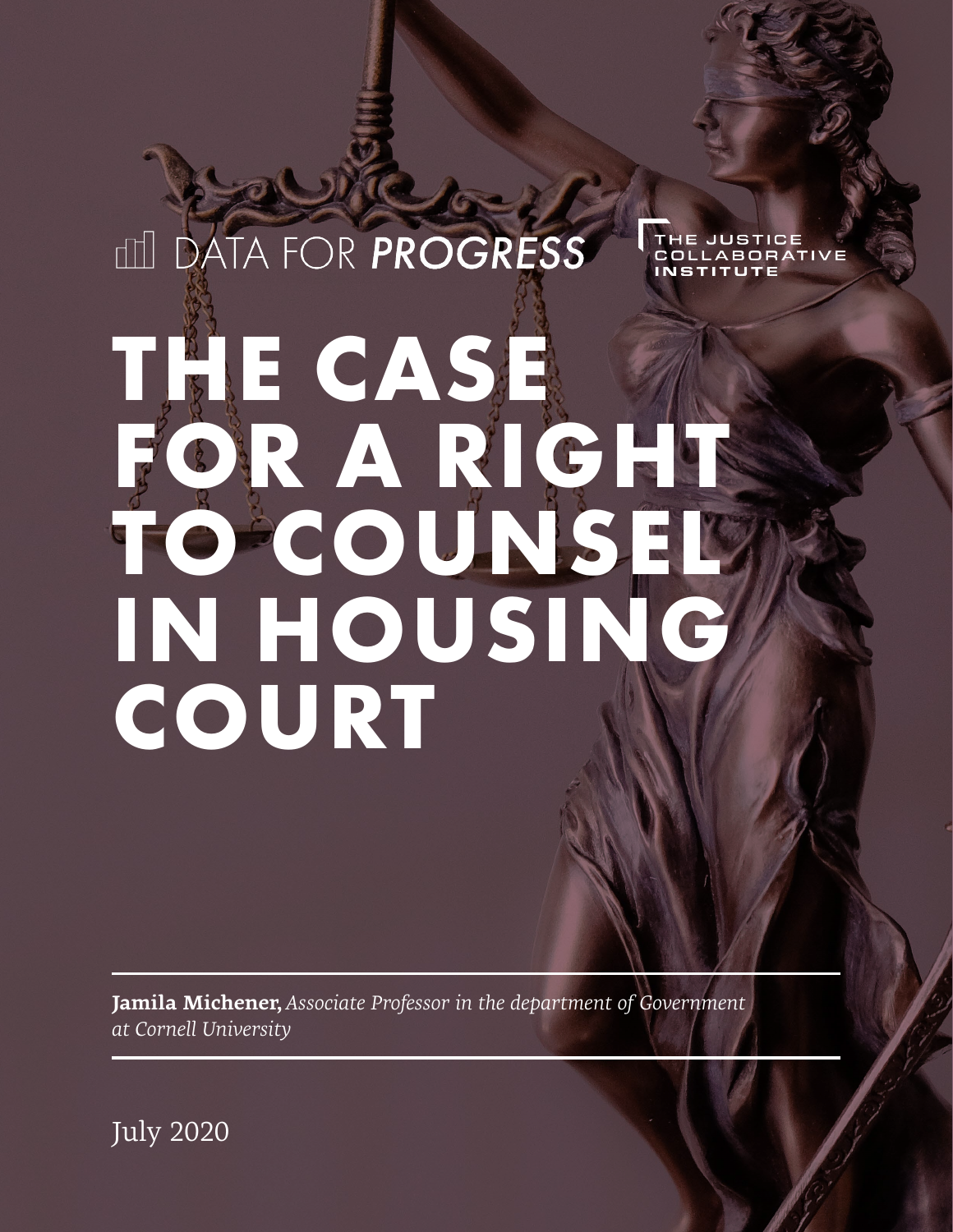# EXECUTIVE SUMMARY

The coronavirus pandemic has dramatically and ominously shifted the scale of the eviction crisis in the United States. Short of extensive, multipronged legislative action, estimates suggest that anywhere from [19 to 23 million](https://www.aspeninstitute.org/blog-posts/20-million-renters-are-at-risk-of-eviction/)  [renters](https://www.aspeninstitute.org/blog-posts/20-million-renters-are-at-risk-of-eviction/) (or [11 million](https://www.fastcompany.com/90532305/11-million-households-could-be-evicted-over-the-next-four-months) renter households) are at risk of eviction between summer and fall 2020. Congress must take immediate action to address the eviction crisis by providing states and localities with the resources needed to ensure that individuals receive full legal representation in housing court.

With no constitutionally guaranteed right to representation in U.S. civil courts, roughly [90%](https://www.irp.wisc.edu/publications/fastfocus/pdfs/FF22-2015.pdf)  [of tenants](https://www.irp.wisc.edu/publications/fastfocus/pdfs/FF22-2015.pdf) do not have lawyers, and face [striking](https://www.jstor.org/stable/3185408?casa_token=R-0c1388GAAAAAAA%3AIRcvnLvhJp3Xt2Q8XQFzZpU_Wt3ysVQ7Gm2NfBgmM9BLtBp46jcYcCa58QP0oYMWppxYT57InTPFyvJnTCZYIHhQ_ikkUFinmTlY8J8ZtE1SafwS1Q&seq=1#metadata_info_tab_contents)  [disadvantages](https://www.jstor.org/stable/3185408?casa_token=R-0c1388GAAAAAAA%3AIRcvnLvhJp3Xt2Q8XQFzZpU_Wt3ysVQ7Gm2NfBgmM9BLtBp46jcYcCa58QP0oYMWppxYT57InTPFyvJnTCZYIHhQ_ikkUFinmTlY8J8ZtE1SafwS1Q&seq=1#metadata_info_tab_contents) as they navigate complex housing courts. Guaranteeing legal representation to individuals facing eviction is one way to address the most imminent need. There is strong bipartisan support for increasing legal protections to prevent evictions: Polling by Data for Progress shows that 60% of likely voters support increased funding for legal services to prevent evictions. And 59% of likely voters support, while only 19% oppose, a right to counsel in eviction cases.

# INTRODUCTION

The United States now faces a housing crisis of unprecedented proportions. Even before the pandemic, [25% o](https://reports.nlihc.org/gap/about)f all renter households were considered extremely low income. [Seventy-one](https://reports.nlihc.org/gap/about)  [percent](https://reports.nlihc.org/gap/about) of those low-income households faced severe housing cost burdens, spending more than 50% of their income on housing. These households were already on the financial brink, confronting a [high-priced housing](https://reports.nlihc.org/sites/default/files/oor/OOR_BOOK_2020.pdf) market that put rent

out of reach for many low-income Americans. Coronavirus has now pushed many of them over the [edge](https://ny.curbed.com/2020/6/24/21301775/nyc-housing-court-reopens-evictions-tenants-landlords). As a result, a massive wave of evictions threatens to displace millions of people from their homes. Evictions aggravate [homelessness](https://www.tandfonline.com/doi/abs/10.1080/02673030050134592) and [poverty,](https://www.journals.uchicago.edu/doi/abs/10.1086/666082?casa_token=2Q_7tnXWl3kAAAAA:VqwTRrm3PYA9n4qFEl-Gy19XeWgruFcnEzIKLIiajsNcFpkMEEsqhEDlBFPFwjxdHBpaFdjYZw) [harm families](https://academic.oup.com/sf/article-abstract/92/1/303/2235762), [imperil health,](https://www.sciencedirect.com/science/article/pii/S0277953617300102?casa_token=zS6XZ1vw3H8AAAAA:kB6YbOGf1fK7frFNg8HSY0z_AbuuznWIq5bCyaifvYYur-i8-WHok7l7BGAqsS8IpFCtL4zp) [destabilize](https://poverty.umich.edu/files/2019/07/Akers-et-al-Eviction-Machine-Revised-June-18.pdf)  [neighborhoods](https://poverty.umich.edu/files/2019/07/Akers-et-al-Eviction-Machine-Revised-June-18.pdf), and [perpetuate racial inequality](https://www.macfound.org/media/files/HHM_Research_Brief_-_Poor_Black_Women_Are_Evicted_at_Alarming_Rates.pdf). States and localities urgently need federal resources to address this crisis.

Evictions operate through the force of a legal system that severely disadvantages tenants. Because there is no [constitutionally guaranteed](https://www.amacad.org/publication/right-civil-counsel)  [right](https://www.amacad.org/publication/right-civil-counsel) to representation in U.S. civil courts, roughly [90% of tenants](https://www.stout.com/en/insights/article/right-to-counsel-nationwide-movement-fight-eviction-crisis) facing eviction do not have lawyers, while up to [90% of landlords](https://www.irp.wisc.edu/publications/fastfocus/pdfs/FF22-2015.pdf) do. Unrepresented tenants are at a significan[t](https://www.jstor.org/stable/3185408?casa_token=R-0c1388GAAAAAAA%3AIRcvnLvhJp3Xt2Q8XQFzZpU_Wt3ysVQ7Gm2NfBgmM9BLtBp46jcYcCa58QP0oYMWppxYT57InTPFyvJnTCZYIHhQ_ikkUFinmTlY8J8ZtE1SafwS1Q&seq=1#metadata_info_tab_contents)  [disadvantage](https://www.jstor.org/stable/3185408?casa_token=R-0c1388GAAAAAAA%3AIRcvnLvhJp3Xt2Q8XQFzZpU_Wt3ysVQ7Gm2NfBgmM9BLtBp46jcYcCa58QP0oYMWppxYT57InTPFyvJnTCZYIHhQ_ikkUFinmTlY8J8ZtE1SafwS1Q&seq=1#metadata_info_tab_contents) as they navigate complex housing courts that are [not user friendly.](https://heinonline.org/HOL/LandingPage?handle=hein.journals/geojpovlp17&div=8&id=&page=)

Ensuring legal representation in housing court is one way to prevent some of the destructive outcomes associated with being evicted. A growing ["right to counsel" movement](https://www.stout.com/en/insights/article/right-to-counsel-nationwide-movement-fight-eviction-crisis) has brought together tenants, organizers, lawyers and legislators to advocate for this policy. Recent legislation passed in [New York City,](https://legistar.council.nyc.gov/LegislationDetail.aspx?ID=1687978&GUID=29A4594B-9E8A-4C5E-A797-96BDC4F64F80) [San Francisco](https://sfelections.sfgov.org/sites/default/files/Documents/candidates/Legal_Text_No_Eviction_Without_Representation.pdf), [Newark,](https://newark.legistar.com/LegislationDetail.aspx?ID=3600177&GUID=706512AB-9068-4508-8193-1F1C1293ABE5&Options=&Search=&FullText=1) [Philadelphia,](https://phila.legistar.com/LegislationDetail.aspx?ID=3943568&GUID=EC5846F5-CECE-414F-A9F4-CA2F49D698B1&Options=Advanced&Search=) and [other cities](http://civilrighttocounsel.org/map) provides significantly expanded access to legal counsel in housing court. Studies show that these policy changes have the potential to dramatically change outcomes. In New York City, for instance, [84% of households](https://www1.nyc.gov/assets/hra/downloads/pdf/services/civiljustice/OCJ_Annual_Report_2019.pdf) who had legal counsel were able to stay in their homes. Though these cities are unique in their own ways, most Americans support legislative action to provide individuals facing eviction with greater access to legal representation.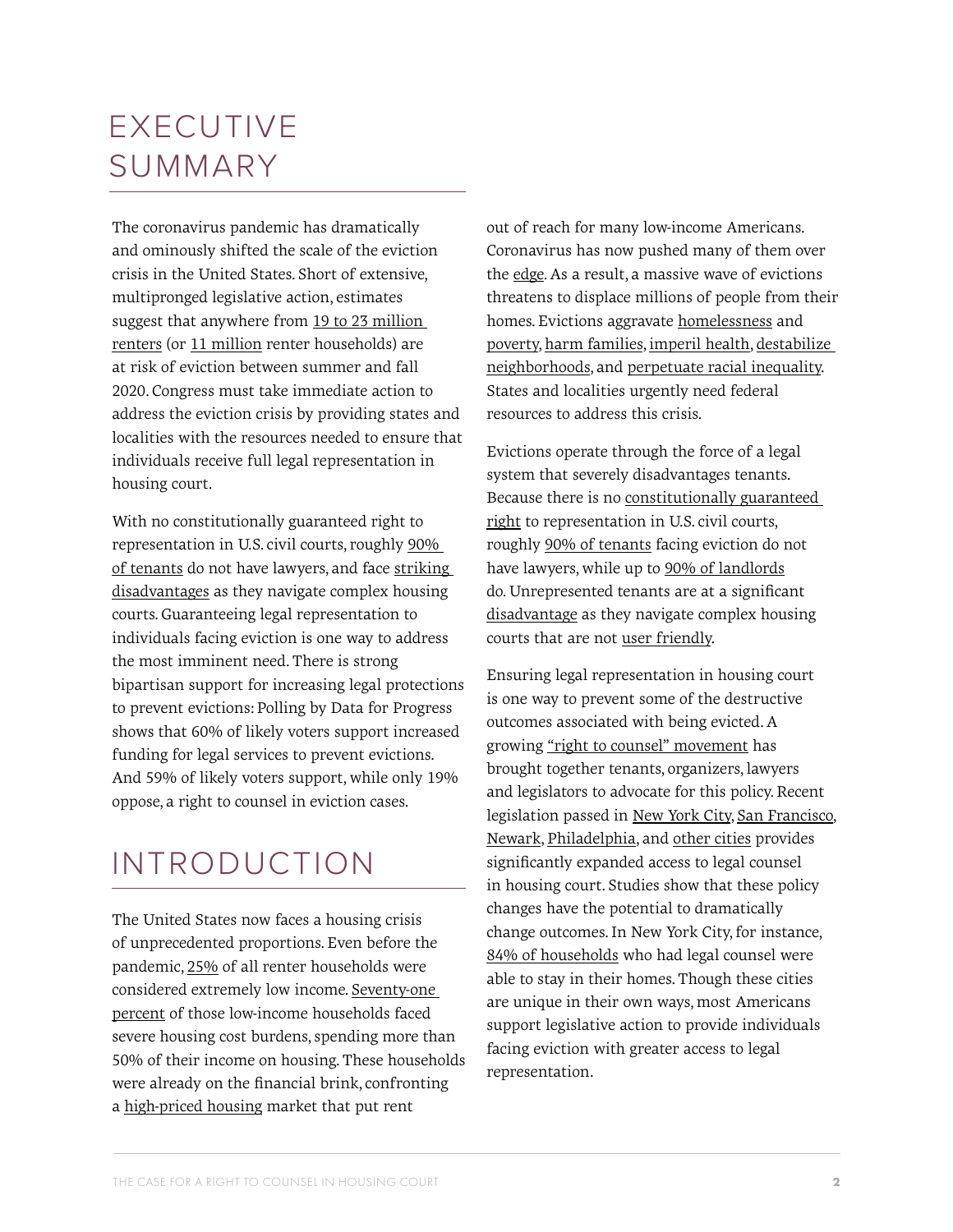Polling by Data for Progress shows strong bipartisan support for increasing legal protections to prevent evictions:

- Sixty percent of likely voters support increased funding for legal services to prevent evictions.
- ► Fifty-nine percent of likely voters support a right to counsel in eviction proceedings that is similar to the right that already exists in criminal cases. Only 19 percent of likely voters oppose this idea.



#### **Would you support or oppose increased funding for legal services to prevent evictions?**

### **Would you support or oppose a right to counsel in eviction proceedings, similar to the right to counsel that already exists in criminal cases?**

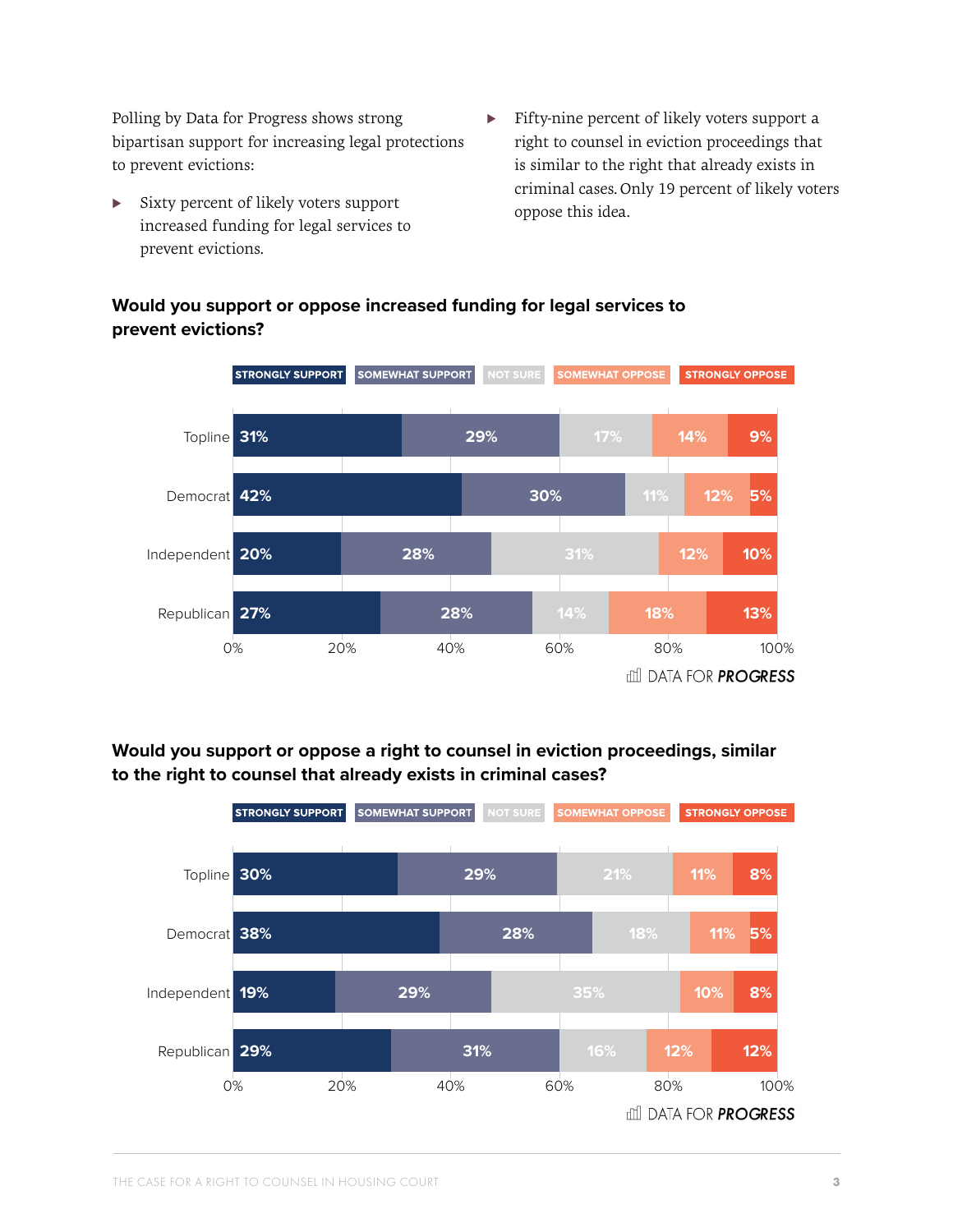### A WORSENING EVICTION CRISIS

Between 2000 and 2016, an average of [3.6 million](https://www.un.org/development/desa/dspd/wp-content/uploads/sites/22/2019/05/GROMIS_Ashley_Paper.pdf)  [eviction](https://www.un.org/development/desa/dspd/wp-content/uploads/sites/22/2019/05/GROMIS_Ashley_Paper.pdf) cases were filed in the United States each year. As a result, [1.5 million](https://www.un.org/development/desa/dspd/wp-content/uploads/sites/22/2019/05/GROMIS_Ashley_Paper.pdf) renter households experienced eviction each year—more than the number of owner households that confronted [foreclosure](https://www.corelogic.com/research/foreclosure-report/national-foreclosure-report-10-year.pdf) at the height of the great recession. Though troublingly high, these numbers actually *underestimated* the severity of the eviction problem in the United States, given known [undercounts](https://shelterforce.org/2018/08/22/eviction-lab-misses-the-mark/) in places like California and New York and the difficulty of tracking illegal evictions that were not mediated via the courts.

In the wake of a global pandemic, the scale of the eviction crisis in the United States has been dramatically altered. With over [30 million](https://oui.doleta.gov/press/2020/072320.pdf) American workers collecting unemployment benefits, many people are struggling to [pay for](https://www.census.gov/data-tools/demo/hhp/#/?measures=HIR)  [rent and other basic needs.](https://www.census.gov/data-tools/demo/hhp/#/?measures=HIR) Short of extensive, multipronged legislative action, estimates suggest that anywhere from [19 to 23 million renters](https://www.aspeninstitute.org/blog-posts/20-million-renters-are-at-risk-of-eviction/) (or [11 million renter households](https://www.marketwatch.com/story/america-is-facing-an-eviction-crisis-as-moratoriums-expire-this-is-a-potential-catastrophe-2020-07-23)) are at risk of eviction between summer and fall 2020.

# SWELLING HOUSING COURTS

Because formal evictions must be handled through civil legal proceedings, more renters facing eviction translates into increased demands on courts. Housing courts were already overcrowded and underfunded before the pandemic. Now, operating under the specter of a public health threat, they are slowly reopening, sometimes in the face of substantial public [pushback](https://ny.curbed.com/2020/6/24/21301775/nyc-housing-court-reopens-evictions-tenants-landlords). A [National Housing Law Project \(NHLP\)](https://www.nhlp.org/wp-content/uploads/Evictions-Survey-Results-2020.pdf) [survey](https://www.nhlp.org/wp-content/uploads/Evictions-Survey-Results-2020.pdf) of legal aid attorneys indicates that  $85\%$ 

of attorneys expect a dramatic surge in eviction cases as moratoria expire in the coming weeks and months. Given this context, civil lawyers express serious [concerns](https://www.nhlp.org/wp-content/uploads/Evictions-Survey-Results-2020.pdf) about capacity, due process, and equity for racially and economically marginalized populations.

# THE PROMISE OF LEGAL COUNSEL

Advancing a right to counsel is not unprecedented. New York City provides the best evidence in support of doing so. NYC passed ["right to counsel"](https://legistar.council.nyc.gov/LegislationDetail.aspx?ID=1687978&GUID=29A4594B-9E8A-4C5E-A797-96BDC4F64F80)  [legislation](https://legistar.council.nyc.gov/LegislationDetail.aspx?ID=1687978&GUID=29A4594B-9E8A-4C5E-A797-96BDC4F64F80) [\(Intro 214-b](https://legistar.council.nyc.gov/LegislationDetail.aspx?ID=1687978&GUID=29A4594B-9E8A-4C5E-A797-96BDC4F64F80)) in 2017 that guaranteed representation in housing court to all New Yorkers living at or below 200 percent of the federal poverty line. Examining the effects of this effort demonstrates the remarkable promise of legal services in preventing evictions and protecting tenants from predatory landlords. Since the enactment of Intro 214-b (which has been only partially implemented and will not be fully rolled out until 2022), rates of legal representation for tenants in NYC housing courts have risen from 1% (in 2013) to [38%](https://www1.nyc.gov/assets/hra/downloads/pdf/services/civiljustice/OCJ_Annual_Report_2019.pdf) (in 2019). In this time period, evictions have dropped by 41% overall, including a [15%](https://www1.nyc.gov/assets/hra/downloads/pdf/services/civiljustice/OCJ_Annual_Report_2019.pdf) drop in 2019 alone. Eviction filings have dropped by [30%](http://civilrighttocounsel.org/major_developments/894) and default judgements by [34%](http://civilrighttocounsel.org/major_developments/894). Perhaps most crucially, [84% of households](https://www1.nyc.gov/assets/hra/downloads/pdf/services/civiljustice/OCJ_Annual_Report_2019.pdf) who were represented by counsel remained in their homes and preserved their tenancies.

[Other studies](https://www.american.edu/spa/jpo/toolkit/upload/housing-7-30-19.pdf) have demonstrated how powerful legal representation can be for people experiencing a housing crisis. For example, a [study of California pilot programs](https://www.courts.ca.gov/documents/Shriver-Housing-2017.pdf) providing a number of housing related services to low-income individuals, including full legal representation, found that tenants were more likely to retain possession of their homes, have